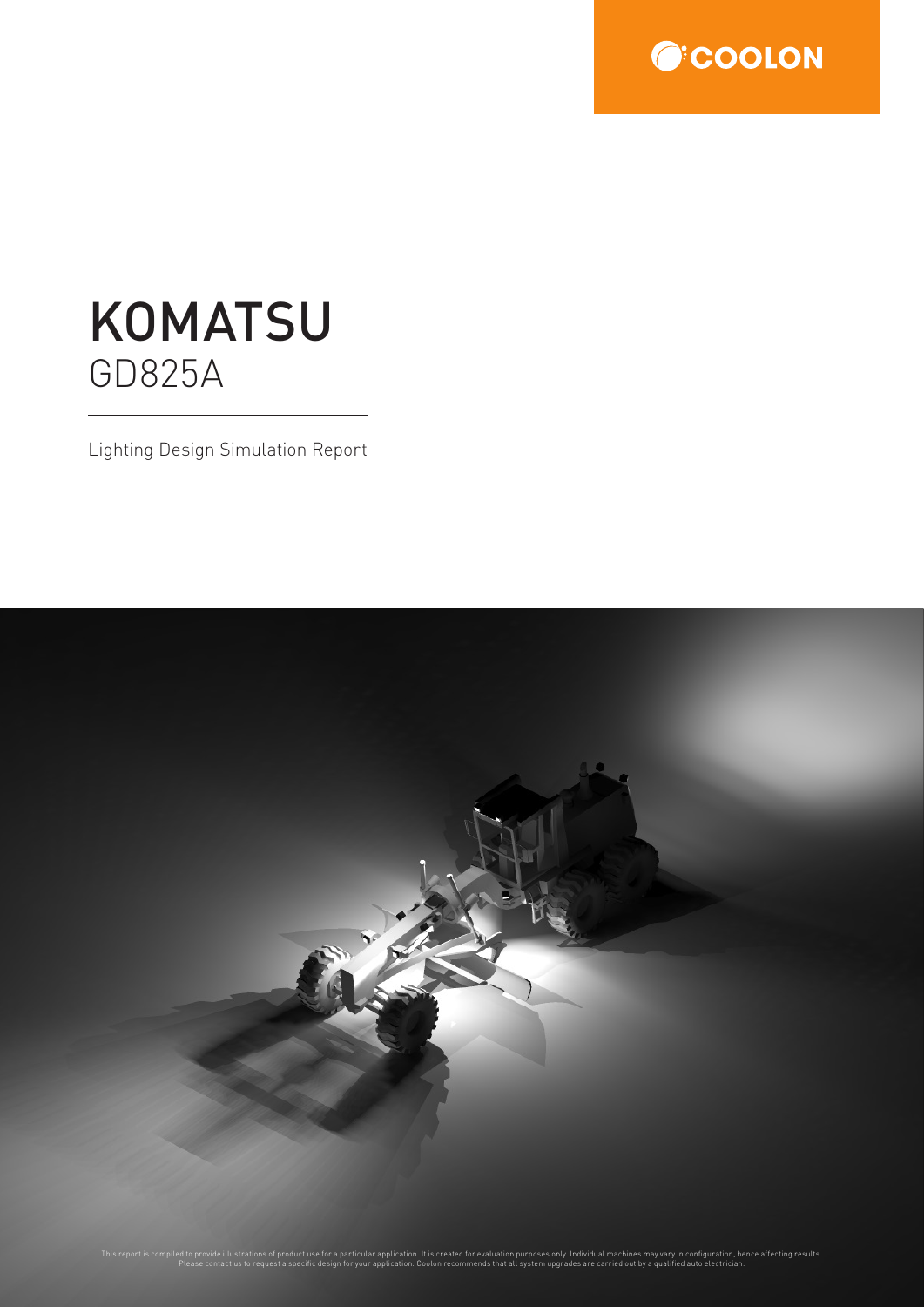



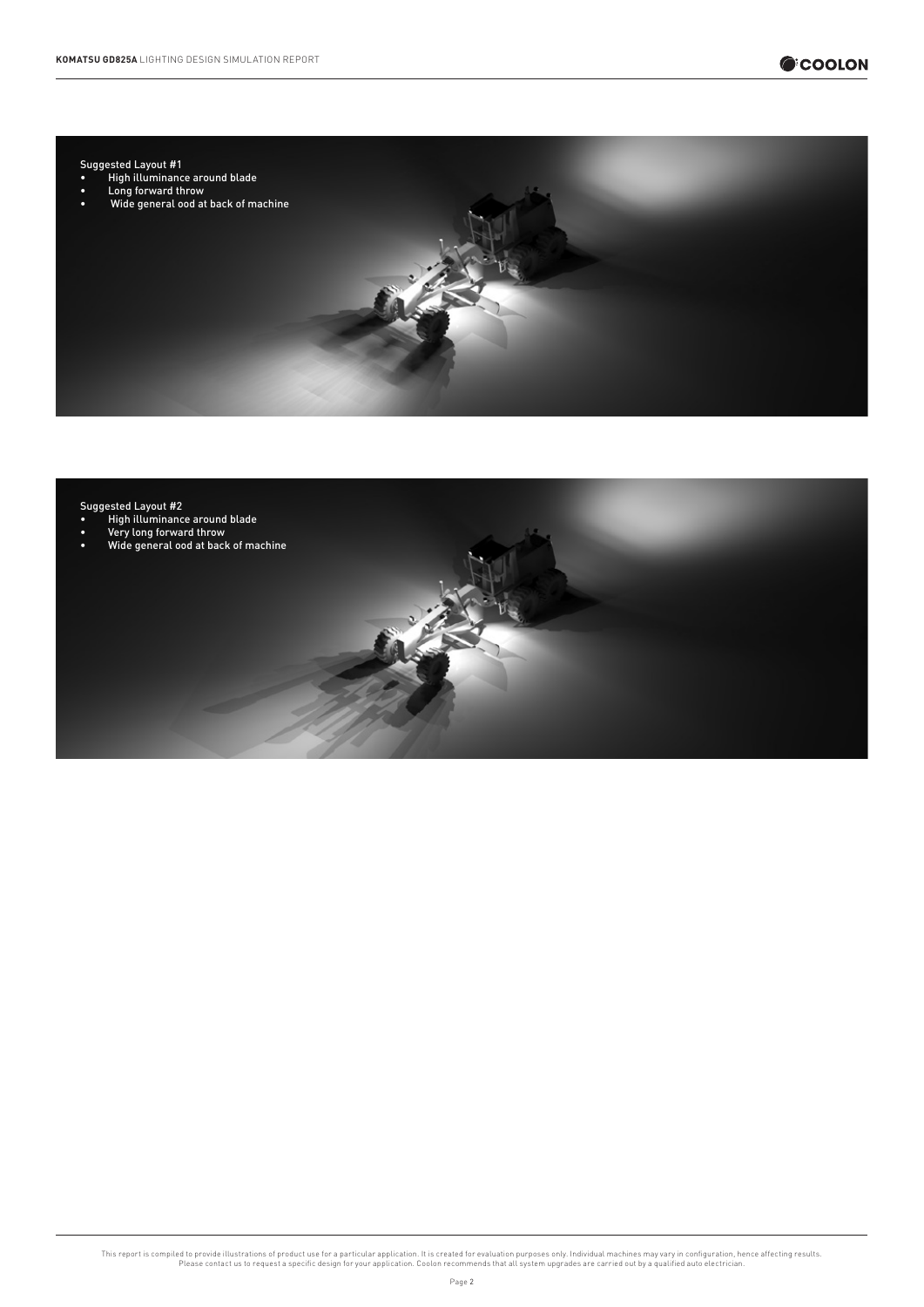## SUGGESTED LAYOUT #1

| Model No.                                                 |                                                   | Luminaire       | <b>Optic Type</b>           | Quantity |                                                           |                                            |
|-----------------------------------------------------------|---------------------------------------------------|-----------------|-----------------------------|----------|-----------------------------------------------------------|--------------------------------------------|
| CP9-M-XML-0209-MPB-NPS                                    |                                                   | CP9 Flood Light | 0209 - 40° x 18° Beam Angle | 6        |                                                           |                                            |
| CP9-M-XML-NOP-MPB-NPS                                     |                                                   | CP9 Flood Light | No Optics (120° Beam Angle) | 4        |                                                           |                                            |
|                                                           |                                                   |                 |                             |          |                                                           |                                            |
| MODEL<br><b>OPTIC</b><br>ANGLE<br><b>TILT</b>             | CP9<br><b>NOP</b><br>$50^{\circ}$<br>45°          |                 |                             |          |                                                           |                                            |
| MODEL<br><b>OPTIC</b><br>ANGLE<br><b>TILT</b>             | CP9<br><b>NOP</b><br>$50^{\circ}$<br>$45^{\circ}$ |                 |                             |          |                                                           |                                            |
| MODEL<br><b>OPTIC</b><br>ANGLE<br><b>DIRECTION</b>        | CP9<br><b>NOP</b><br>$50^{\circ}$<br>$-90^\circ$  |                 |                             |          |                                                           |                                            |
| <b>MODEL</b><br><b>OPTIC</b><br>ANGLE<br><b>DIRECTION</b> | CP9<br><b>NOP</b><br>$50^{\circ}$<br>$90^{\circ}$ |                 |                             |          |                                                           |                                            |
|                                                           |                                                   |                 |                             |          | <b>MODEL</b><br><b>OPTIC</b><br>ANGLE<br><b>DIRECTION</b> | CP9<br>0209<br>$15^{\circ}$<br>$0^{\circ}$ |
|                                                           |                                                   |                 |                             |          | MODEL<br><b>OPTIC</b><br>ANGLE<br><b>DIRECTION</b>        | CP9<br>0209<br>$15^{\circ}$<br>$0^{\circ}$ |

| <b>MODEL</b><br><b>OPTIC</b><br>ANGLE<br><b>DIRECTION</b> | CP9<br>0209<br>$15^{\circ}$<br>$0^{\circ}$  |
|-----------------------------------------------------------|---------------------------------------------|
| <b>MODEL</b><br><b>OPTIC</b><br>ANGLE<br><b>DIRECTION</b> | CP9<br>0209<br>$15^{\circ}$<br>$0^{\circ}$  |
| <b>MODEL</b><br><b>OPTIC</b><br>ANGLE<br><b>DIRECTION</b> | CP9<br>0209<br>$15^{\circ}$<br>$-180^\circ$ |
| MODEL<br><b>OPTIC</b><br>ANGLE<br><b>DIRECTION</b>        | CP9<br>0209<br>$15^{\circ}$<br>$-180^\circ$ |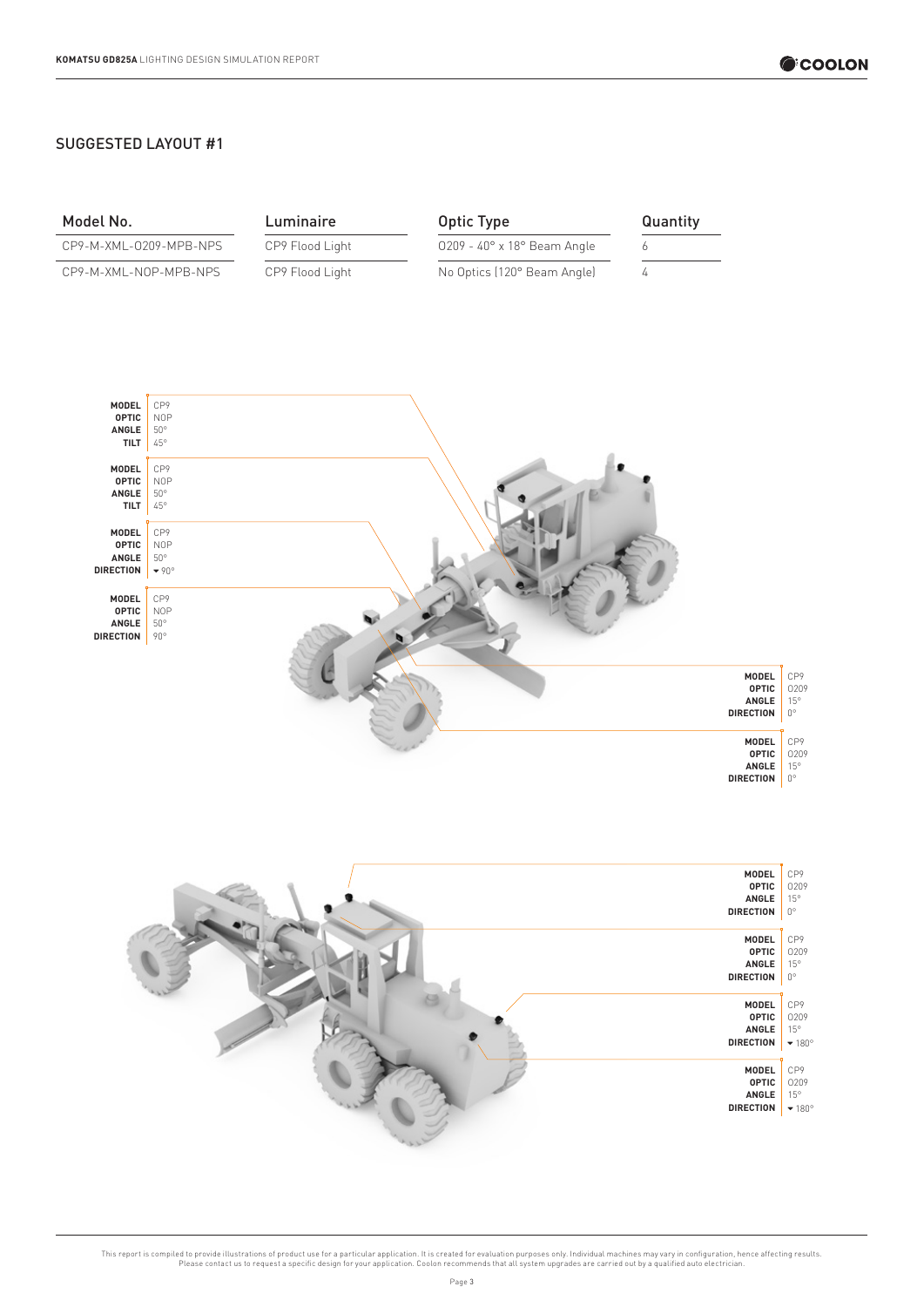



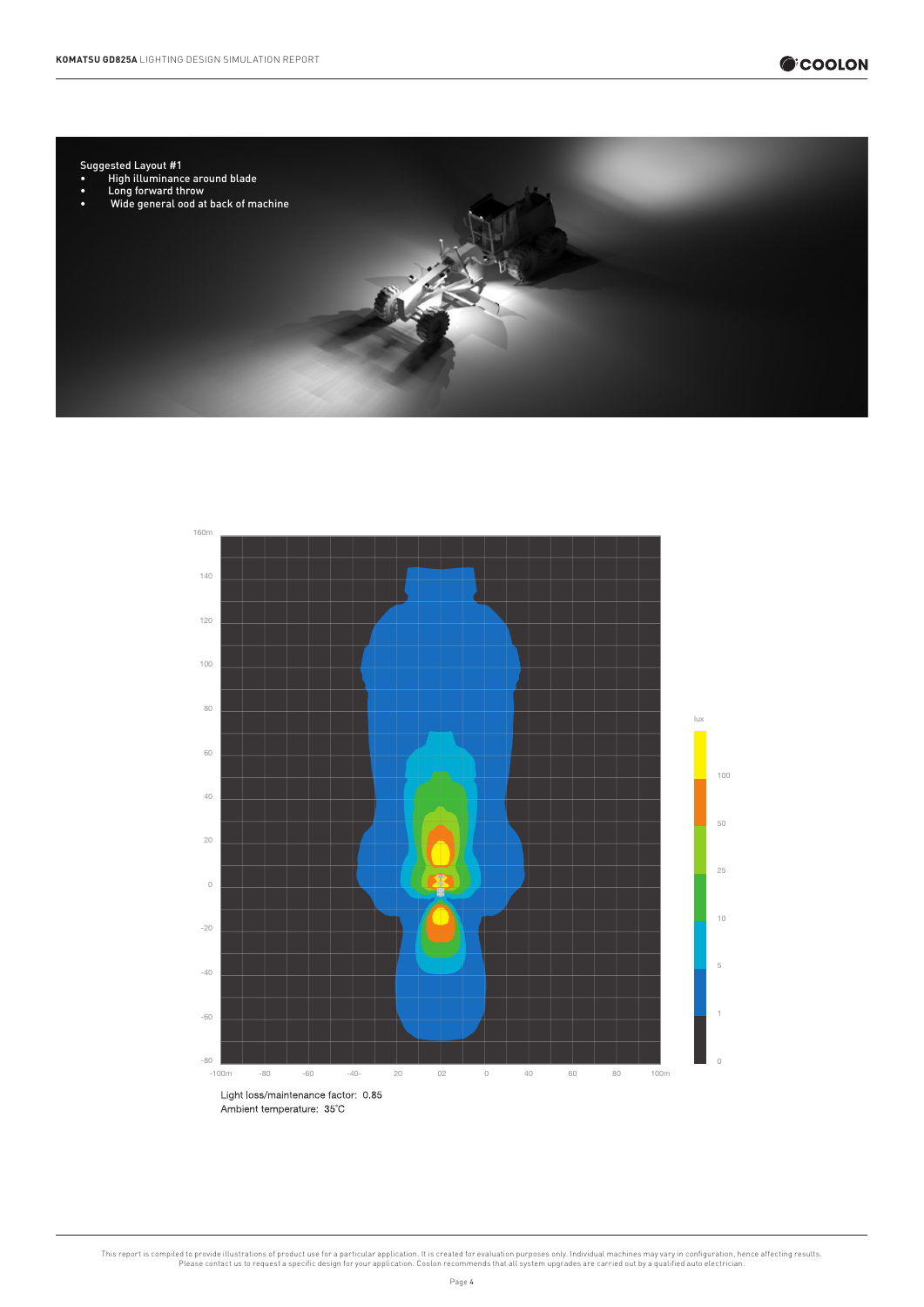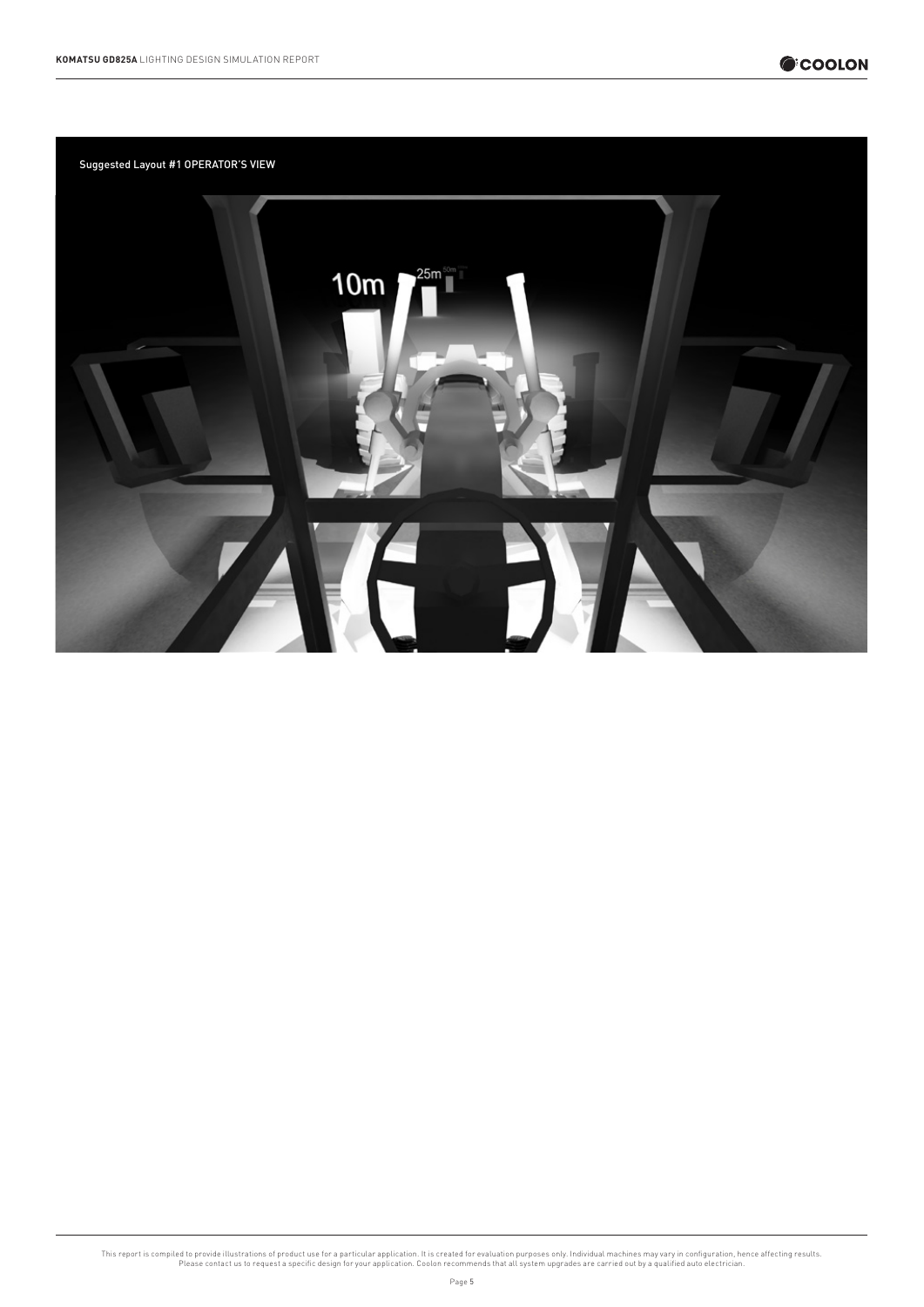## SUGGESTED LAYOUT #2

| Model No.              | Luminaire        | Optic Type                                   | Quantity |
|------------------------|------------------|----------------------------------------------|----------|
| CP24-M-0209-MPB-NPS    | CP24 Flood Light | $0209 - 40^\circ \times 18^\circ$ Beam Angle |          |
| CP9-M-XML-0209-MPB-NPS | CP9 Flood Light  | $0209 - 40^\circ \times 18^\circ$ Beam Angle |          |
| CP9-M-XML-NOP-MPB-NPS  | CP9 Flood Light  | No Optics (120° Beam Angle)                  |          |



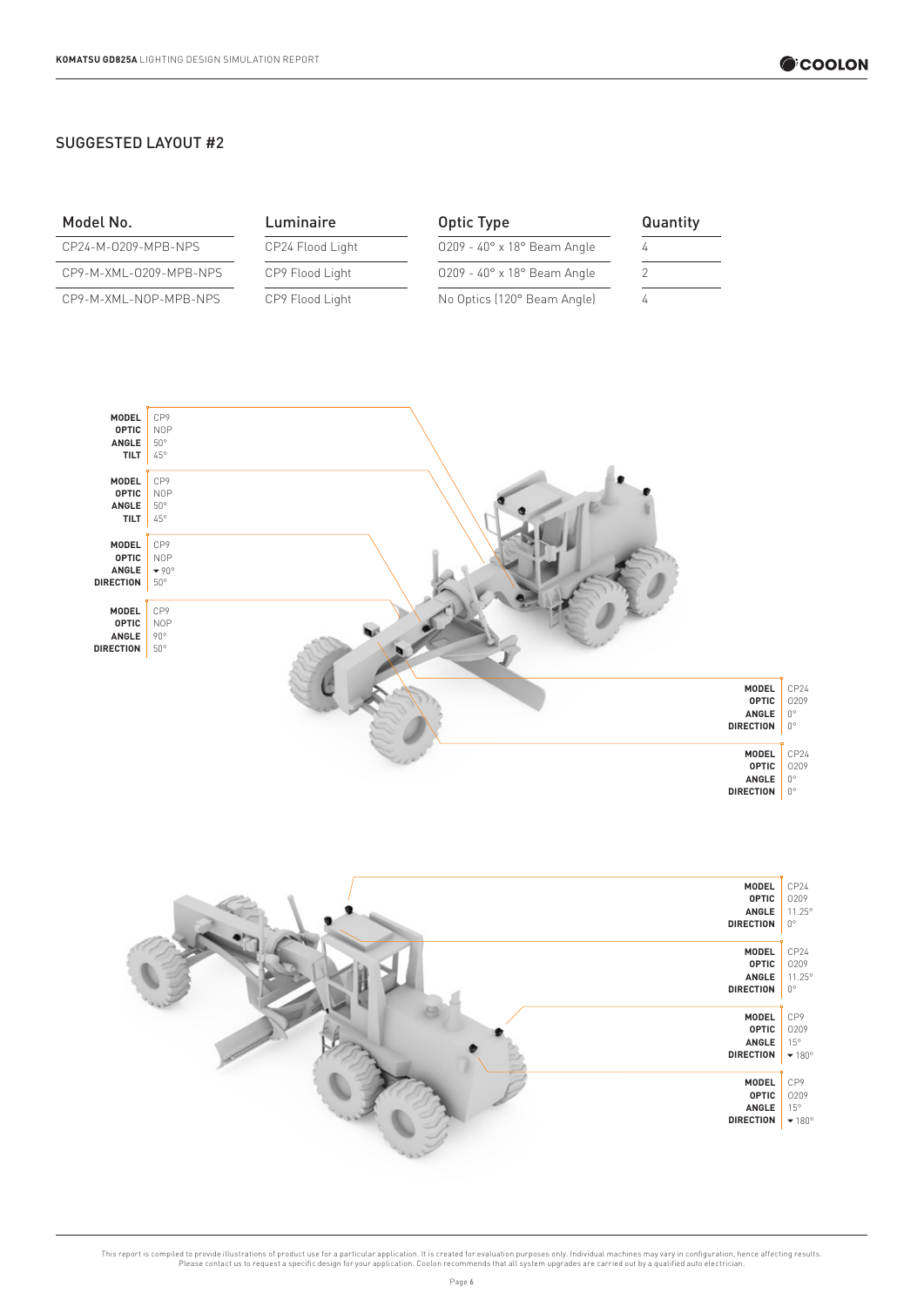